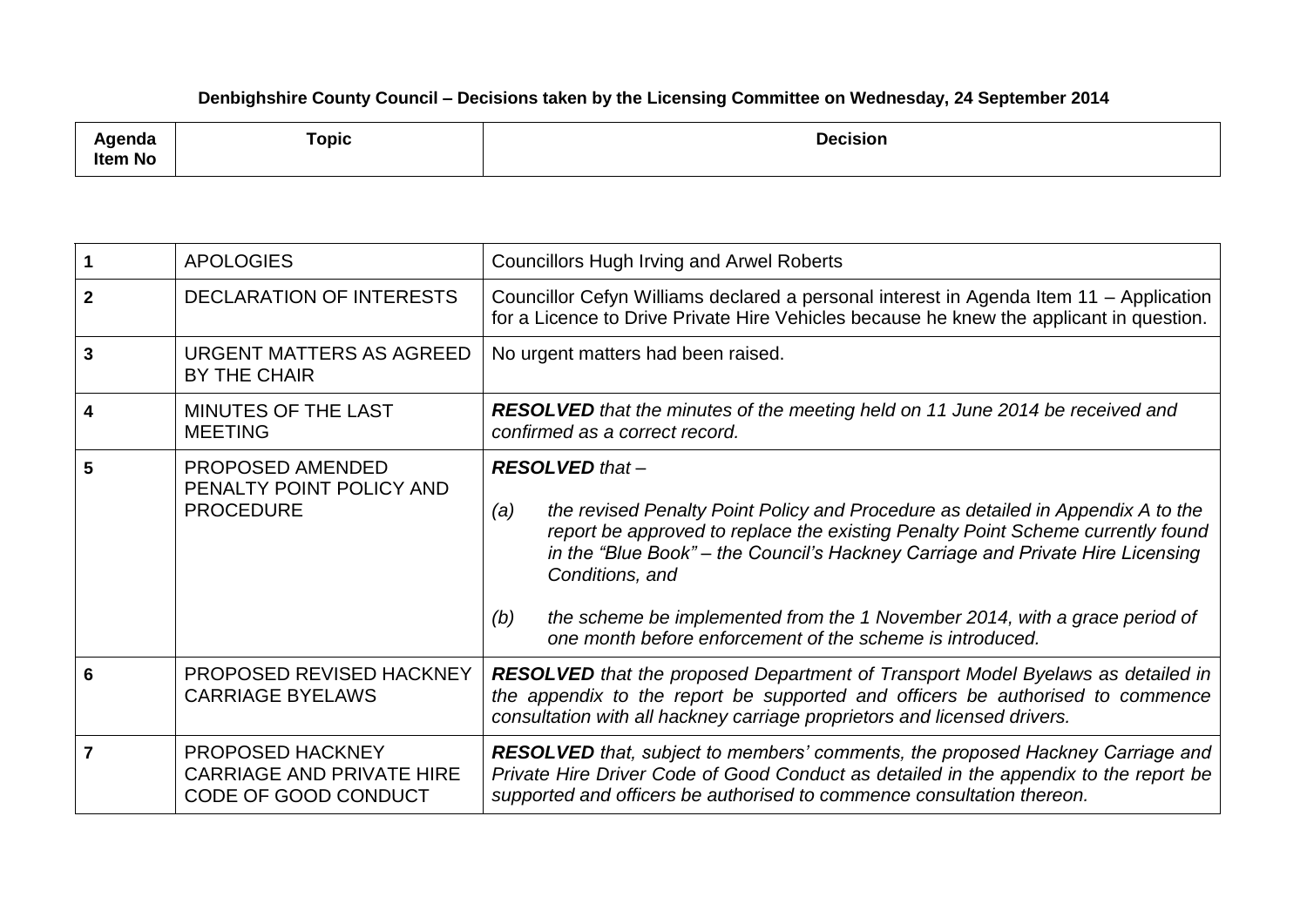## **Denbighshire County Council – Decisions taken by the Licensing Committee on Wednesday, 24 September 2014**

| Agenda<br><b>Item No</b> | <b>Topic</b> | <b>Decision</b> |
|--------------------------|--------------|-----------------|
|--------------------------|--------------|-----------------|

| 8  | PROPOSED AMENDED<br><b>HACKNEY CARRIAGE AND</b><br>PRIVATE HIRE DRESS CODE                                        | <b>RESOLVED</b> that the proposed revised Hackney Carriage and Private Hire Driver Dress<br>Code as detailed in the appendix to the report be supported and officers be authorised<br>to commence formal consultation thereon.                                                                                                                                                                                                                       |
|----|-------------------------------------------------------------------------------------------------------------------|------------------------------------------------------------------------------------------------------------------------------------------------------------------------------------------------------------------------------------------------------------------------------------------------------------------------------------------------------------------------------------------------------------------------------------------------------|
| 9  | <b>LICENSING COMMITTEE</b><br><b>FORWARD WORK PROGRAMME</b><br>2014/15                                            | RESOLVED that the Licensing Committee's work programme be approved.                                                                                                                                                                                                                                                                                                                                                                                  |
| 10 | <b>DISPENSATION FROM</b><br><b>REQUIREMENT TO DISPLAY</b><br><b>PRIVATE HIRE VEHICLE</b><br><b>LICENCE PLATES</b> | <b>RESOLVED that-</b><br>the request for dispensation from the requirement to display the private hire<br>(a)<br>vehicle licence plate and door stickers be approved subject to the conditions as<br>detailed in Appendix B to the report, and<br>officers be authorised to amend the committee's forward work programme to<br>(b)<br>include a draft policy on Private Hire Vehicle Licence Plate Exemption to be<br>scheduled at a future meeting. |
| 11 | <b>APPLICATION FOR A LICENCE</b><br>TO DRIVE PRIVATE HIRE<br><b>VEHICLES - APPLICANT NO.</b><br>051260            | <b>RESOLVED</b> that the application for a private hire vehicle drivers licence from Applicant<br>No. 051260 be refused.                                                                                                                                                                                                                                                                                                                             |
| 12 | <b>REVIEW OF A LICENCE TO</b><br>DRIVE HACKNEY CARRIAGE<br>AND PRIVATE HIRE VEHICLES -<br><b>DRIVER NO. 00327</b> | <b>RESOLVED</b> that a formal warning be issued to Driver No. 00327 as to his future<br>conduct.                                                                                                                                                                                                                                                                                                                                                     |